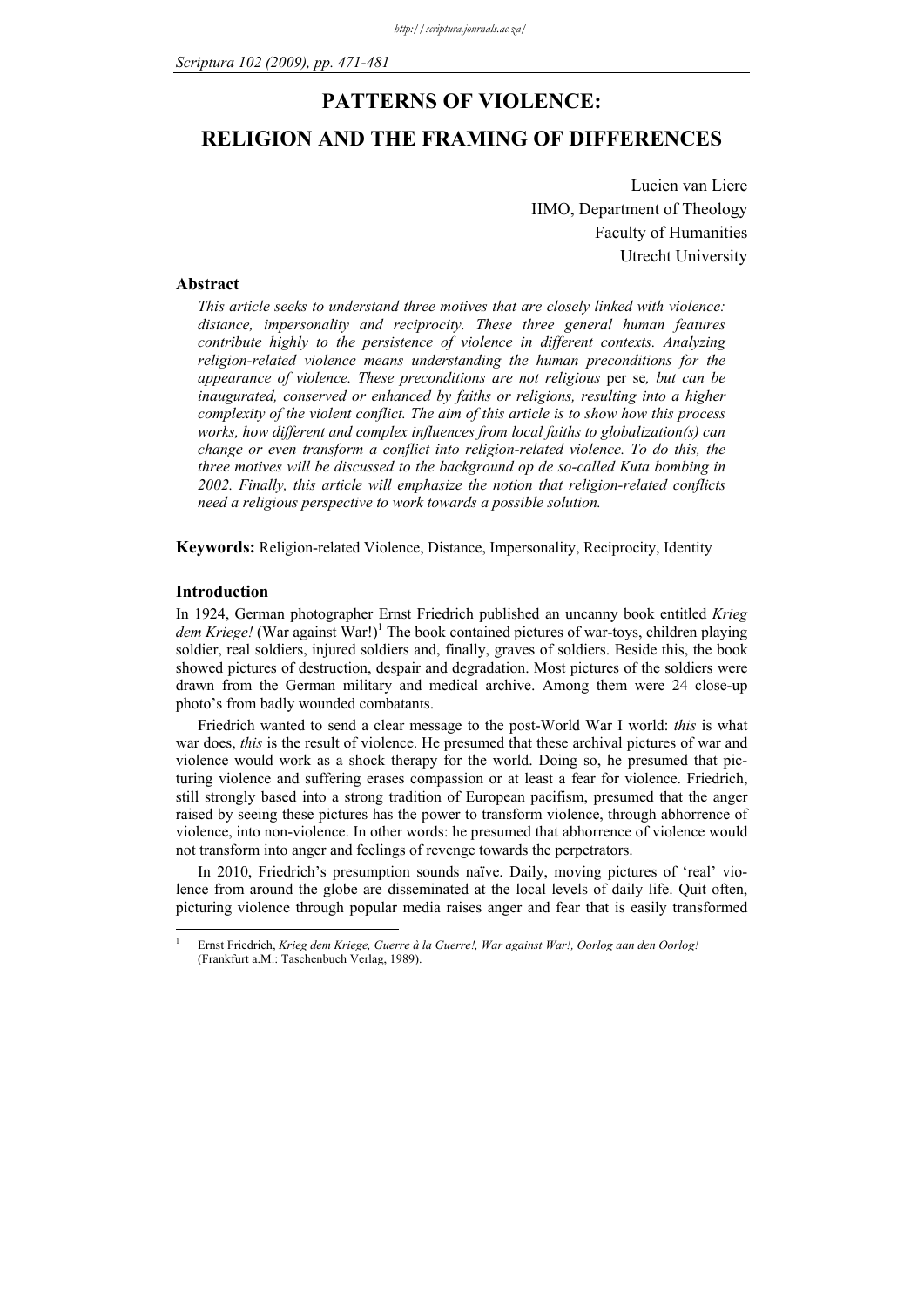into a new violence to combat the violence done to these victims. Early judgments about the violence 'done' to these victims easily conserve and project the same violence to the alleged perpetrators or to (symbolic) representations of them.<sup>2</sup> Religion seems to have a great impact on these judgments.

This article seeks to understand three motives that are closely linked with violence: *distance*, *impersonality* and *reciprocity*. These three features contribute highly to the persistence of violence in different contexts. Understanding religion-related violence means not only to address the religious contextualization, the use and legitimation of violence as such, but also to understand the human preconditions for the appearance of violence itself. These preconditions are not religious per se, but can be inaugurated, conserved or enhanced by religions, resulting into a higher complexity of the violent conflict.

The first part of this article seeks to understand how these features work based on the so-called 'Legian-case', the bombing of two Balinese bars in 2002. This case shows clearly how distance, impersonality and reciprocity can flourish due to processes of globalization and global dissemination of religion-based symbols of the evil other. The second part of this article brings these themes within an intellectual framework of understanding. The third and last part of this article addresses religion-related violence and religion-based ways to deal with these features.

# **Global Spots and 'Hot Places': The 'Kuta' Bombings in 20023**

On October  $12<sup>th</sup>$ , 2002, a bomb attack on two pubs – the Sari Club and Paddy's Bar – killed at least 202 people, including 88 Australian tourists.<sup>4</sup> Since then, the place at Legian Street in Kuta where the bomb attack took place has become a so-called 'hot place'. I take this terminology from Vamik Volkan who describes a hot place as a "physical location that individually and collectively induces (or re-induces) immediate and intense feelings among members of a (...) large group".<sup>5</sup> I add to this definition that these 'intense feelings' can be shared by people who do not have a personal connection with that particular hot place. In this case, the 'intense feelings', induced by the 'hot place', may give this place a symbolic statue.

The attack was organized by an Islamic group called *Jemaah Islamyiah.* Three people, held responsible for the attack, Imam Samudra, Ali Gufron (Muhlas) and Amrozi Nurhasyim were arrested, sentenced to death and executed in autumn 2008.

This (first)<sup>6</sup> Bali-bomb was embedded into a complex of interrelated global networks. Bali, a predominantly *Hindu*-island, part of the largest *Muslim*-country in the world (Indonesia), receiving thousands of *Western* tourists each month, served as local decorum for a violent global game. The *Jemaah Islamyiah*, an international network of jihadists with interests throughout South-East Asia and Afghanistan, inspired by Al'Qaeda (though not

1

<sup>2</sup> See: Talal Asad, *On Suicide Bombing* (New York: Columbia University Press, 2007:20).<sup>3</sup> A small part of this taut about Imam Samudra as well as some santaneos about the dialect

A small part of this text about Imam Samudra, as well as some sentences about the dialectic of identification and disidentification, was published in an earlier article: Lucien van Liere, "Gestures of the Evil Mind, Interpreting Religion-Related Violence in Indonesia after 9/11", in *Exchange, Journal of Missiological and Ecumenical Research,* 38, 3 (2009:244-271). 4

Background information, see: Kumar Ramakrishna and See Seng Tan, *After Bali, the Threat of Terrorism in Southeast Asia, (Singapore: Institute of Defence and Strategic Studies, 2003).* 

Volkan Vamik, *Killing in the Name of Identity, A Study of Bloody Conflicts* (Charlottesville: Pitchstone Publishing, 2006:137).

The second bomb attack on Bali took place in Jimbaran, 2005, killing at least 27 people. See: http://news.bbc.co.uk/2/hi/asia-pacific/4300274.stm – accessed: October 27th, 2008.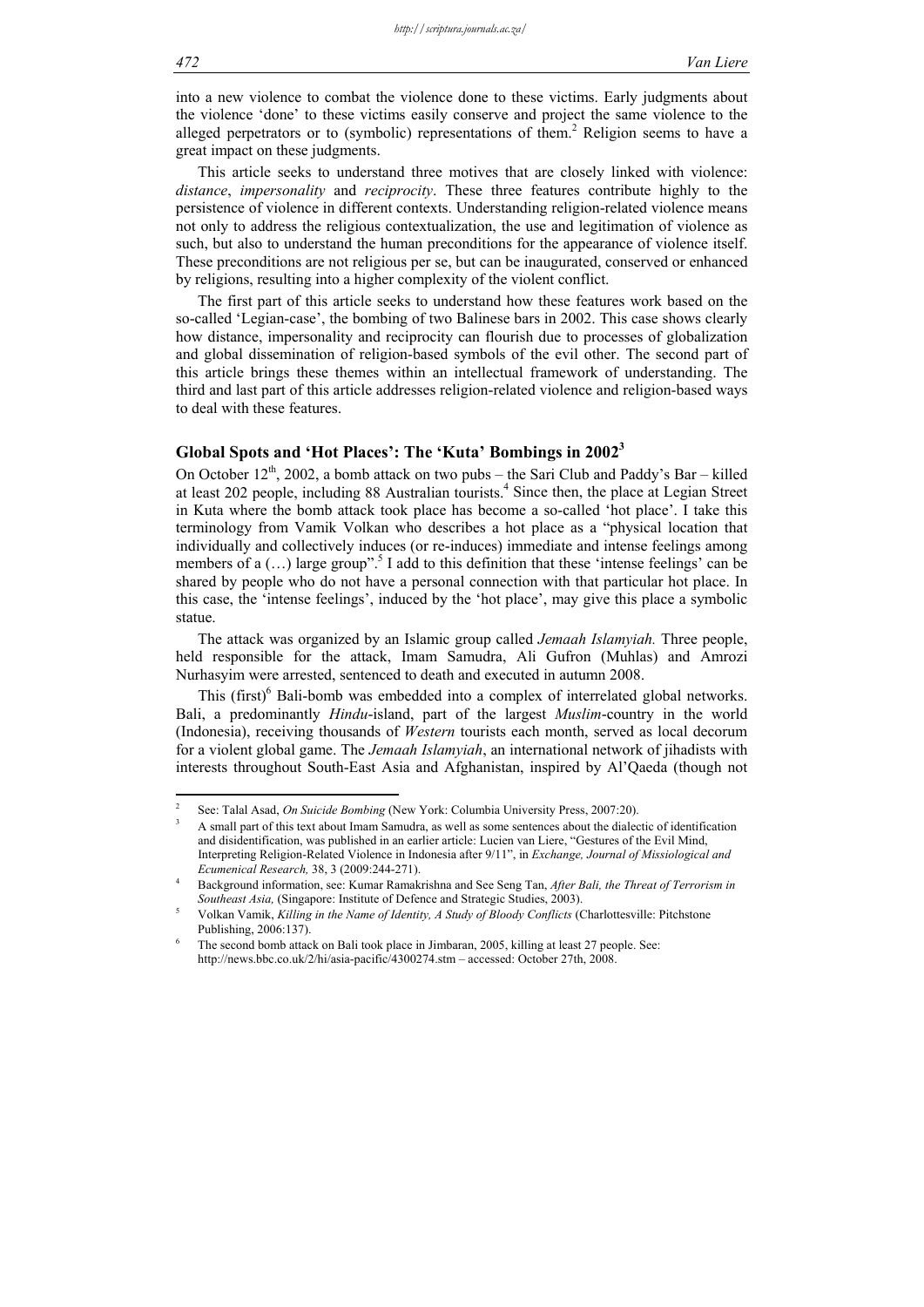# *Patterns of Violence: Religion and the Framing of Differences 473*

directly linked), eager to create a sharia-based society, attacked a local spot in an attempt to 'purify' it from filthiness and to avenge the Muslim victims of Afghanistan. The victims had no personal relationship with their attackers. They simply 'fit' into a symbolic, extrapersonal projection of enmity. Muhlas, one of the attackers, justified his role in the attack as an "act of vengeance for America's tyranny against Muslims in the Middle East".<sup>7</sup> However, only seven victims had a US passport, none of these victims were combatants in the US army. Still, for Muhlas, they represented the negative side of a global issue and 'imploded' into his categorized 'America'. This way, the explosion that took place in Kuta was the implosion of a global issue in which categories of good and evil, produced by political, economic and religious networks merged for a second at a single place. The projection of global enmity on the two bars inscribed Bali into the global network of terror and anti-terror, but it also created a new context in South-East Asia. October  $12<sup>th</sup>$  became the first date in Australian history that could be cherished for putting Islamic jihad on the political agenda of Australia.<sup>8</sup> Australia had its first terrorism-trauma and its first 'right' to participate with reason in a global 'war on terror'. State policy towards immigrants, whether Muslim or not, was restricted. International security policies put Indonesia on their black list of dangerous countries, resulting in a drop of foreign investment in the country. Again on another level, Indonesian state control policies toward dissident groups became heavy. Not only Muslim fanatics, but also student groups, were controlled. The Bali bomb became a pretext for tight state-control. Yet another level shows Balinese anger towards Muslim groups on Bali, due to a fundamental drop of income as a result of the attack.<sup>9</sup>

The centrifugal power-shock of this bomb-explosion into politics, local economy and religious networks shows an interesting configuration with the religious and ideological reasons that caused the attack. These reasons were globally motivated and combined economic globalization, symbolic vengeance, intense feelings about different 'hot places', feelings about "being colonized by Crusaders", and a global religious network. This is important, because it shows how global and local organizational networks and, what I call, 'mind-networks', i.e. networks of imagined belonging and differentiation, caused the Balibomb and, afterwards, affected hundreds of other networks. A 'mind-network' understands local and global events from an (imagined) social perception of in-group and out-group. Importantly, this network uses religion-related moral judgments of violent atrocities that conserves and projects the 'initial' violence onto the 'evil' out-group. The evilness of the out-group legitimizes counter-violence. This moral judgment about violence conserves the violence it wants to judge, as Talal Asad shows in his important study on terrorism and counter-terrorism.

#### **Headless Infants… on the Internet**

1

The important question is: What 'mind-network' caused the 'will to kill' in the perpetrators? What moral judgments did they use to understand what they 'saw' or 'read'? How did they transform the abhorrence into anger towards representations of imagined

<sup>7</sup> Phil Rees, *Dining with Terrorists, Meeting the World's Most Wanted Militants*, London: Pan Macmillan  $(2006:323)$ 

The Bali bomb surely changed the gap between Australian citizens, intensely opposed to the Australian participation into the war in Afghanistan and its right-wing government of John Howard. 9

Although most Balinese did not 'avenge', but 'purified' the bomb-site through Tri Hita Karana-rituals, used in Balinese Hinduism to restore the relationship between deities. See:

http://www.balisos.com/pages/ParumSamigita.html – accessed Nov. 6 2008, 11:50.<br>Asad, *On Suicide Bombing* (14-20).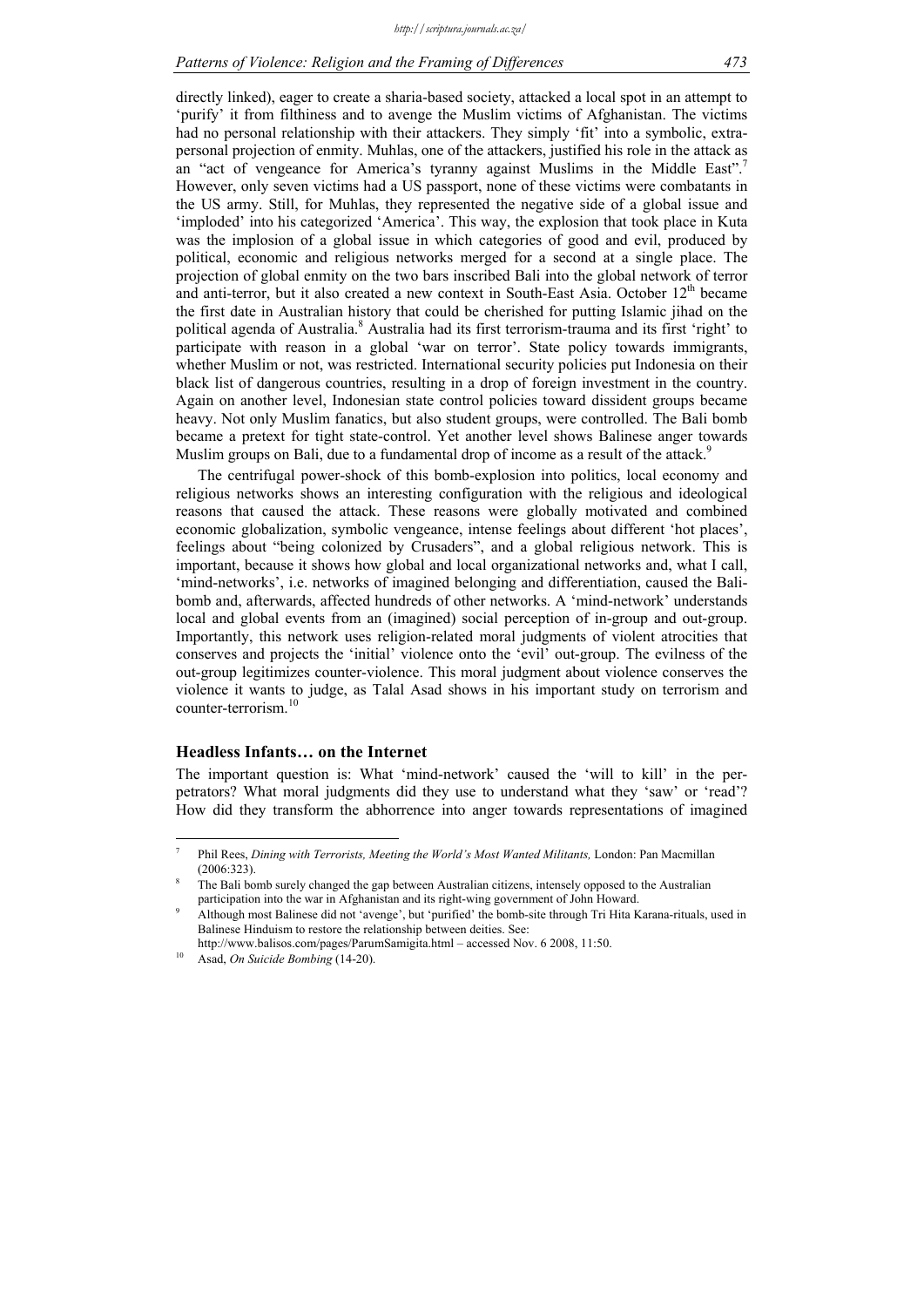evilness? These psychological questions are important because they can reveal how global issues and representations stick to someone's biography, how atrocities are interpreted and how they become part of a narrative. I will focus on the different levels that 'energized' this 'mind-network' and caused or enhanced the will to kill in the perpetrators.

In the first place, the 'globalization of images' is important. The attackers of the *Jemaah Islamyah* were inspired by the stories and pictures they found on the internet. Internet is an instrument everyone can use to select information. The jihadis saw the United States attacking Afghanistan with at least a double morality concerning human life and dignity. Through the internet they found information about the impact of this attack. Imam Samudra renounces how he found pictures of dead children and baby's without heads.<sup>11</sup> Samudra wrote he wanted to avenge these children.<sup>12</sup> Thus, the will to kill is, oddly enough, a will to avenge the helpless. It is an attempt to make a twisted copy of the suffering and pain of these helpless unattended infants into the heart of filthy pleasure and immorality, thus returning the violence towards (symbolic) representations of the perpetrators: 'Americans', a category that also includes Australians, Balinese and Europeans. Interestingly, the photo's shown on the internet exceeds their particular location. In quite another context, Judith Butler writes that pictures of torture extend the scene of the photograph. The pictured scene becomes "the entire social sphere in which the photograph is shown, seen, censored, publicized, discussed and debated. So we might say that the scene of the photograph has changed through time", she observes.<sup>13</sup> We might say that the pictures of headless infants extended the scene of violence in Afghanistan, through the religious mind-networks of its observers, to Paddy's bar and the Sari Club on Bali, creating yet another scene of pain and suffering.

Secondly, the selective compassion of the Bali-bombers must be interpreted in a global setting in which the 'West' (symbolized as 'the USA', 'the NATO' or 'the UK') has an 'evil mind' towards Islam. The destruction of Islam is on Western minds. Psychologically speaking, this alleged 'evil mind' haunts the Bali-bombers even in jail. According to Imam Samudra, the USA and even George Bush personally were pushing the Indonesian legal system to have them executed as soon as possible.<sup>14</sup> This mind-network perceives Western

 $\overline{11}$ 11 This can be compared to the argument Osama bin Laden takes to explain 9/11. He too speaks about the 'innocent children of Palestine' and takes the killing of innocent children as a token of Pharaoh. Osama bin Laden, 'Nineteen Students', in Bruce Lawrence (ed.) (*Messages to the World, The Statements of Osama bin Laden,* trans. James Howarth, London, New York: Verso, 2005:147). Interestingly, bin Laden sees the killing of Israeli children by Pharaoh reflected in the Israeli killing of the 12-year old Muhammad al-Durreh in Gaza on September 30, 2000. According to an Israeli inquiry into the incident, there had been made no mistake by the Israeli forces. A French cameraman recorded the incident. See www.ramallahonline.com/modules.php?name=News&file=article&sid=8 – Quoted in Lawrence, *Messages to* 

*the World, p.147, editors note 5.* 12 Imam Samudra: "When I was surfing the seas of Internet, I came across pictures of babies without heads and arms, thanks to the brutality of the crusade troops of America and its allies when they bombarded Afghanistan in the 2001 Ramadan (…). Those images are photos of what really happened, that are scanned, put into a computer, and then uploaded onto the Internet. They are immovable, without sound, numb. But the souls cried out in agony and their suffering filled my heart, taking on the suffering of their parents…" Imam Samudra

wrote in his diary: "Your weeping, oh headless infants, slammed against the walls of Palestine, Your cries, oh Afghani infants, all called to me; all you, who, now armless, executed by the vile bombs of hell". Tempo editors, "The Fires of Revenge", in *Tempo Magazine*, 6 / IV / October 14-20, 2003.<br>Judith Butler, *Frames of War, When is Life Grievable?*, London, New York: Verso. (2009:80).<br>See the interview Michael Sheridan had with I

with Bali bomber Imam Samudra", in *The Sunday Times,* March 2, 2008. At:

http://www.timesonline.co.uk/tol/news/world/asia/article3466819.ece – accessed: Nov. 6, 2008 14:42.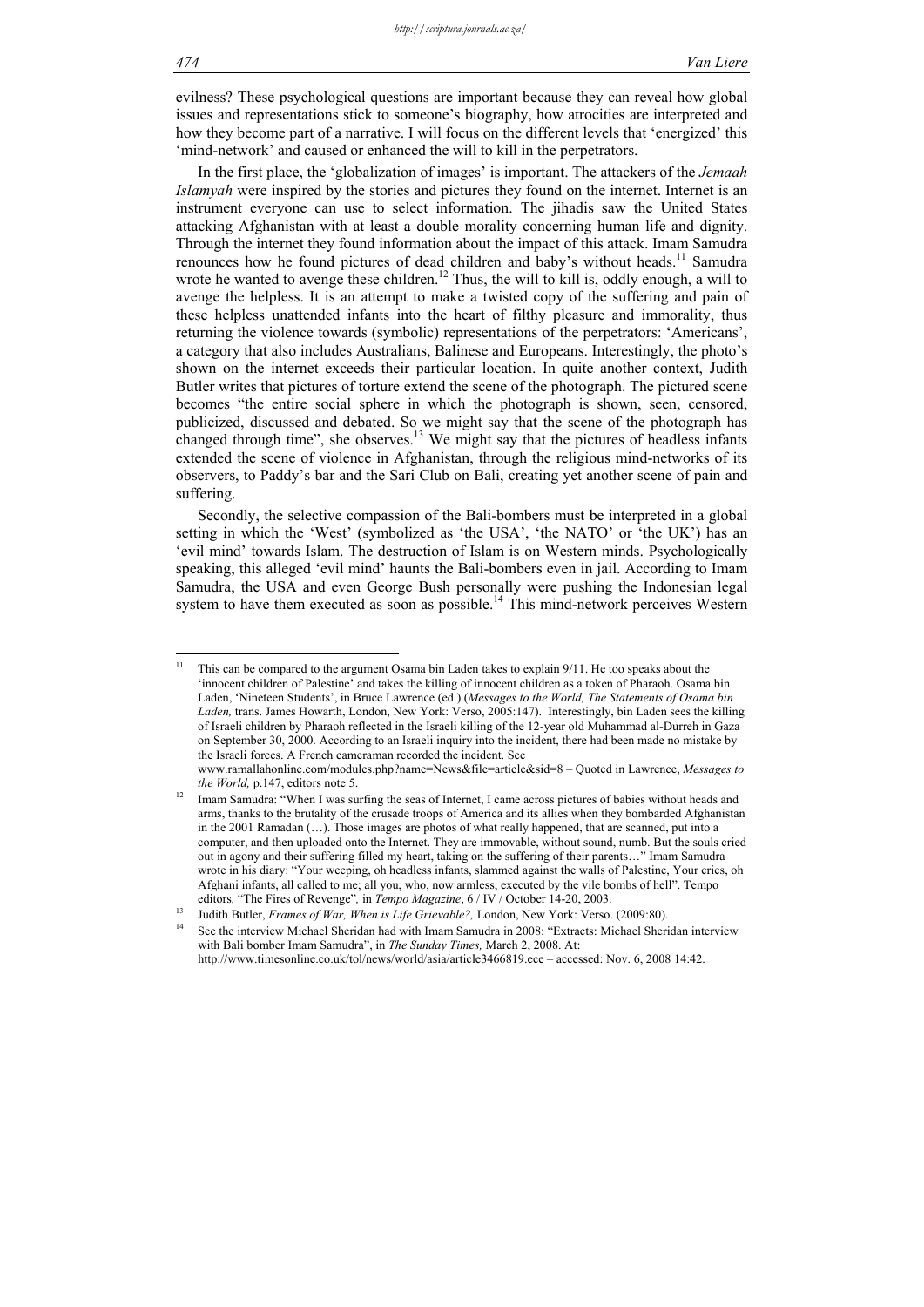power as contrary to human dignity and even to humanity as such. These perspectives on global conspiracies 'imploded' on Legian Street.<sup>15</sup>

Interestingly, the pictures of headless infants on the internet that raised anger about senseless violence can be considered the same way Ernst Friedrich published his account on World War I. Raising anger about senseless violence however also needs the ability to think and act beyond dual frameworks of enmity in order not to be projected on representations of the perpetrators. Compassion with victims needs a perspective in which their suffering is shared with all human beings. This means that there is no room for moral judgments in which human beings become representations of evil. From a religious point of view, a theological perspective is needed in which all human life (or even all life as such) is considered being 'holy'.

#### **Features of Violence: Distance, Impersonality, Reciprocity**

Pictures of dead children, concepts of evil, ideas about conspiracies became power-streams running through the minds of the perpetrators. At this point it is possible to enlarge this perspective and describe the three features – distance, impersonality and reciprocity – extended by the atrocity at Legian Street.

Although Legian Street is a pretty extreme example, these features may be considered being general conditions for the appearance of violence. After discussing these features, a more general pattern of 'identification and disidentification' will appear that shows the interconnectedness of perpetrator and victim.

## *Distance*

<u>.</u>

The 'mind-network' of the Bali-bombers created a moral 'distance' between themselves and the people in Legian Street. They were 'avenging' victims of Western violence, and punish the Western 'evil mind'. This way, they could settle themselves at the 'right side' of morality as agents of moral goodness. The more they inhaled images of horrible violence, the more they felt obliged to identify the perpetrators of that awful violence with more general categories like 'Americans' or 'the West'. However, the stronger this category is imagined, the stronger Imam Samudra, Mukhlas and Amrozi identified the victims with Islam, the more Islam became victimized, the more the Islamic dead children became part of their personal biography, the more they became victims themselves. The victimization of the self emerged from an (imagined) global religious feeling of belonging. Due to this process of victimization, they *distanced* themselves from the humanity of the other. Exactly at this point, religion can make possible a social duality of good and evil. Victimizing yourself means you will identify the evil causes of your suffering in the culturally and/or religious other and thus distancing yourself from the other. This other is responsible for the suffering of the religious in-group and thus for the compassionate suffering of the believer. The complex context of this religious other is reduced to the categories she or he seems to represent.<sup>16</sup> Abolishing this evil category, implicates that you may kill the other without

Although thinking about the 'evil mind of the West', especially the 'USA', is popular in radical Islamic thought, this 'figure' might also be turned upside down. European politicians are gaining votes by referring to the Islamic evil mind that intends to take over the political power in European countries. Although I present

this figure of the evil mind in an Islamic context, it is as such not typically Islamic.<br>These dual categories are often formed during the initial years of a religion. For instance: The Quranic negative perspective on the Quraysh-clan in Mekka, the opponents of Muhammad's early movement, is transformed into a negative perspective on current so-called 'opponents' of Islam. This way, the Quraysh are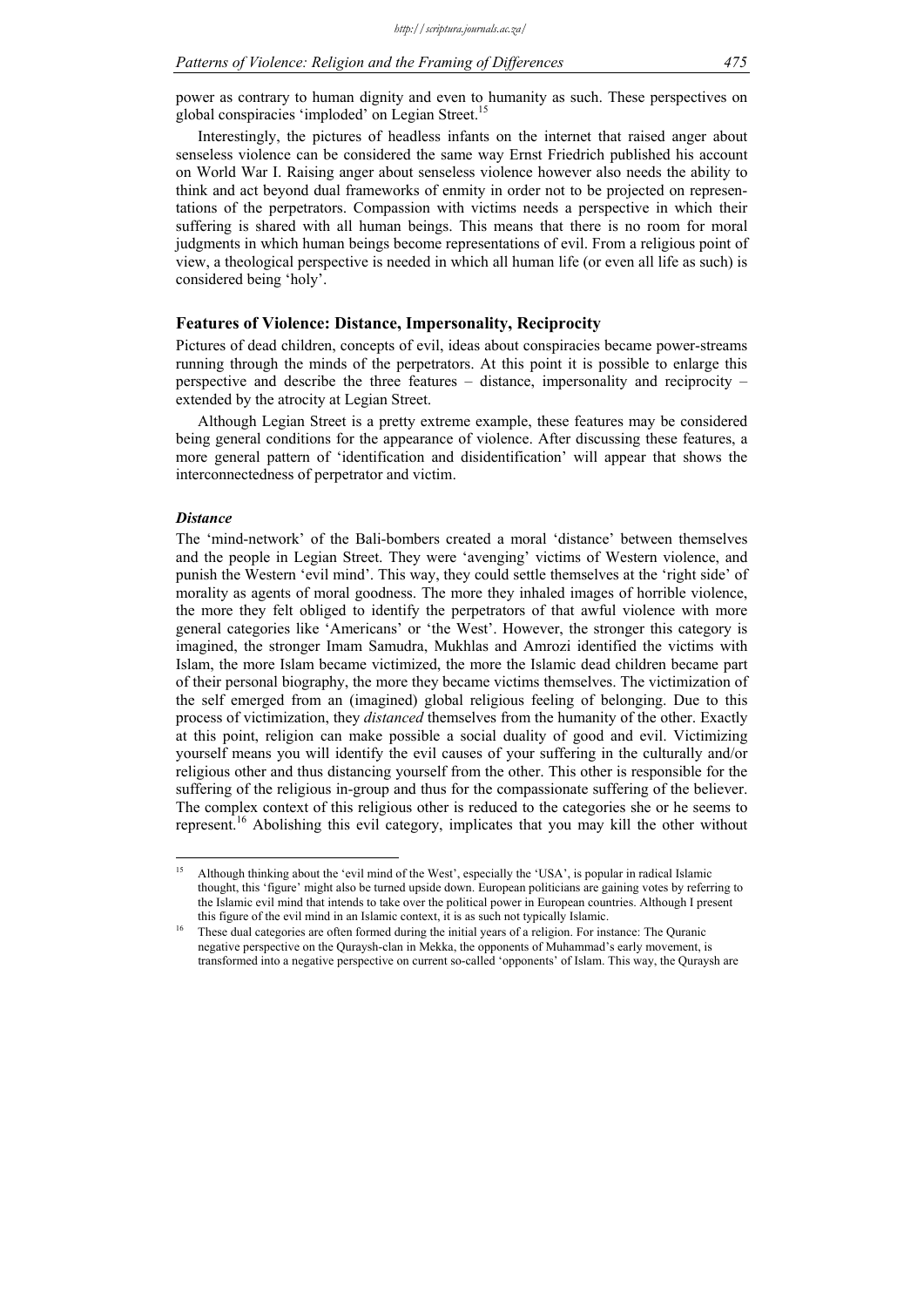moral restrain. This moral 'distance' is one of the main features that makes violence possible because it abolishes responsibility. If this kind of distance is created, violence becomes easier to commit. Distance, the way I use it, can be defined as a conceptual blindness towards the humanity or human dignity of the other, due to traumatic victimization of the I, resulting into a categorization of the other as opposed to the I. In other words, distance precedes 'dehumanization'.17 Dehumanization can have severe impact. In some contexts for instance, the alleged enemy is connected with body waste or portrayed as rats, insects or germs.<sup>18</sup> Sometimes, the superfluity of life is stressed, as in the quote from a guard from the Khmer Rouge in Cambodia: "To keep you is no profit, to destroy you is no loss".<sup>19</sup> This dehumanization is dialectically connected with the fragile construction of ones own humanity.

#### *Impersonality: Substitute Violence*

Besides 'distance', though connected with this theme, another feature enables people to commit acts of violence: 'impersonal substitution'. Imam Samudra, Mukhlas, Amrozi and the others responsible for the attack on the Kuta bars did not know anyone of the beerdrinking people that had fun that night. Nor did they know the dead children they saw on the internet. Their substitute violence was impersonal.

Most people are not killed because they are personally hated by their killers. They are killed because they represent a certain category. They are 'substitute-people'. They 'atone' the earlier victims of cultures, politics and religion. From a psychological point of view: most people are killed because they represent a negative projection of the perpetrator.

Violence integrates into memory and sticks to people's biographies. The personal impact of violence is unavoidable. What a human being suffers, he will project on a representation of the alleged category that he holds responsible for the committed crime. This is called 'role reversal' during which perpetrators and victims change positions. Because of this dynamic, violence is contagious, it regenerates through human biographies, constantly infecting others. The men who placed the bomb at Legian Street wanted to 'quote' the pain and suffering of the Afghan children through projecting the image of the perpetrator on Balinese tourists.

## *Reciprocity: The Cycle of Violence*

This brings us to a third feature of violence: its reciprocity. The reciprocity of violence is best explained as the engine of the so-called 'cycle of violence'. According to René Girard,

 <sup>&#</sup>x27;revitalized' in the face of modern opponents. The exact function of sacred texts for legitimizing violence

towards opponents needs to be studied more deeply.<br>17 John Horgan describes 'dehumanization' along the lines of social divisions (in-group vs. out-group): It is potent feature of increased commitment to the special, focused community to which the terrorist belongs. A by-product of increased commitment to this community is the acquisition of special language that not only brings with it an ideological context to the terrorist's activities, but also delivers the basic elements required for the individual terrorist effectively to displace and diffuse responsibility for his behaviour" (John Horgan,

*The Psychology of Terrorism, London, New York: Routledge, 2005:130).*<br>18 See: Vamik Volkan, *Blind Trust, Large Groups and Their Leaders in Times of Crisis and Terror* (Charlotteville: Pitchstone Publishing (2004:72-73).<br>See: Alexander Laban Hinton, *Why did they kill? Cambodia in the Shadow of Genocide* (Berkeley, Los

Angeles, London: University of California Press, 2005:19).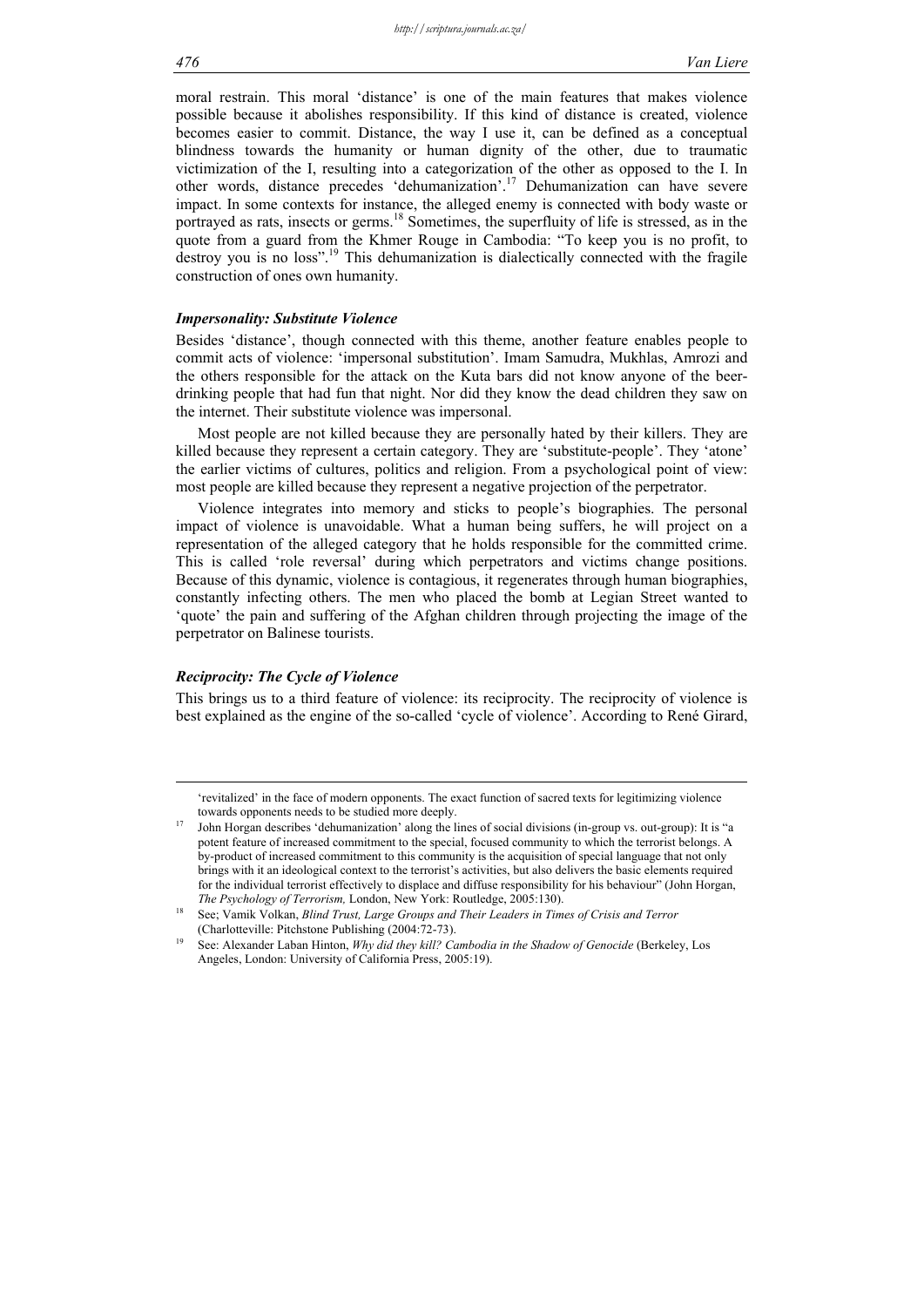there is a 'spirit of revenge' that conserves the cycle of violence.<sup>20</sup> Revenge is retrospective punishment for something that has been done by others. It 'quotes' a painful atrocity. It repeats the violence that was inflicted. Revenge, however, can never be the last act of violence. It is always a prelude to things to come. In this way, revenge is a 'specter'. The future is haunted by this specter. Violence taints memory and brings it into the modus of revenge. Revenge 'punishes' because of a former 'punishment', unwillingly promising another 'punishment'. The cycle of vengeance makes a victim out of every perpetrator and a perpetrator out of every victim. Thus, most perpetrators see themselves as victims of violence, avenging their fate within the unconscious cycle. In the cycle of vengeance, a human life becomes a substitution for a life earlier taken in the process.

 Interestingly, the language of revenge is always the same. All sides use comparable vocabulary to show the 'right' they have to avenge, referring to their trauma.<sup>21</sup> The centrality of trauma in the language creates the possibility to perceive the other deprived from his or her human context. Trauma and revenge create – what Butler calls – 'hate speech<sup> $22$ </sup>, that is: speech that imprisons its objects within either good or bad categories. Hate speech is 'essentialistic' language and brushes away the context of the people referred to and approach people through the projected categories they (seem to) represent. Without context, leaving only the category of good or bad, the cycle of vengeance can easily be continued.

# **Identification and Disidentification**

1

I would like to bring the briefly discussed features (distance, impersonality and reciprocity) together within a more general frame. This frame derives from the critical theory and contains a perspective on identity-building.<sup>23</sup>

This pattern is complicated but important. It stresses the idea that groups are building up their identity by creating non-identities. This is a social feature that is fundamental to every concept of belonging. Sometimes however, these non-identities are rejected self-images of the group that are projected towards a different group. This is especially true if the group is traumatized (whether this trauma is 'real' or 'chosen').<sup>24</sup> By developing an idea of enmity

<sup>20</sup> Rene Girard, *Violence and the Sacred,* trans. Patrick Gregory (Baltimore: John Hopkins University Press, [1972]), 1979:21, 26).<br><sup>21</sup> Imam Samudra's logic as quoted above is comparable with the reasoning of American president George W.

Bush sr. after 9/11. The United States would wage war again, and alone if necessary, to ensure the long-term safety of the world, President George W Bush said (…). Bush told Britain's leading tabloid newspaper, *The Sun*, on the eve of a state visit that he felt compelled following the Sept. 11, 2001 attacks in New York and Washington. "I was at Ground Zero after the attacks," he said. "I remember this haze and the smells and the death and destruction. I'll always remember that. I made up my mind right then. We were at war and we were going to win the war. And I still feel that determination today" (Reuters London, "Bush 'would wage war again' for safe world", in *The Jakarta Post* Tuesday, November 18, 2003:12). For the function of trauma in the cycle of vengeance, see Vamik Volkan's theories on chosen trauma: Vamik Volkan, *Blind Trust, Large Groups and Their Leaders in Times of Crisis and Terror* (Charlottesville: Pitchstone Publishing, 2004:49,53,153,163,226; Vamik Volkan, *Killing in the Name of Identity, A Study of Bloody Conflicts* 

<sup>(</sup>Charlottesville: Pitchstone Publishing, 2006:21-35;173-189).<br>
Judith Butler, *Excitable Speech, a Politics of the Performative* (New York, London: Routledge, 1997:6ff).<br>
See for instance Theodor Adorno's magnum opus: Th W Suhrkamp Verlag). I consider Adorno's work as an essential on this subject. Other publications stressing this subject, though from a different perspective: Abram de Swaan, *Bakens in Niemandsland, Opstellen over massaal geweld* (Amsterdam: Uitgeverij Bert Bakker, 2007); Zygmunt Bauman, *Liquid Fear* (Malden, Cambridge: Polity Press, 2006). 24 For chosen trauma, I refer to Vamik Volkan's work on this subject. See: Volkan, *Blind Trust* (48-53); Vamik

Volkan, *Blood Lines, From Ethnic Pride to Ethnic Terrorism* (Boulder: Westview Press 1997: 36-50).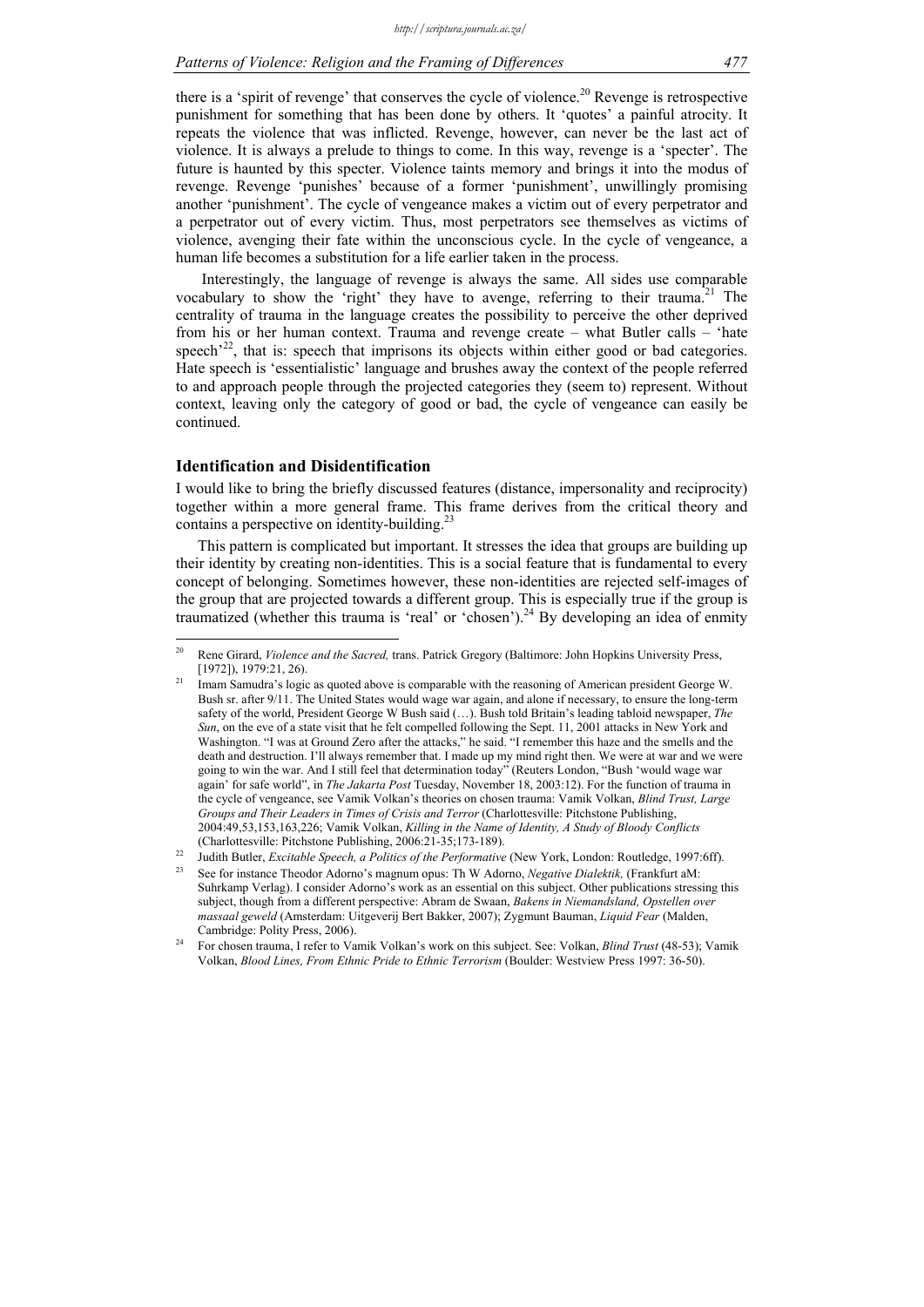towards this out-group, the identity of the in-group becomes stronger. Still, there is nothing 'violent' about this dialectics, however, it moulds a very important precondition for legitimizing or banalizing group-violence if the discussed features are added: distance, impersonality and reciprocity.

Distance means, as I have shown, that the in-group identity does not feel any moral responsibility for the out-group. Although current research points out this goes for group formations as such, the danger of the limitation of social responsibility becomes evident in an intertwined global situation of conflict.<sup>25</sup> Zygmunt Bauman shows how moral responsibility is abolished if the out-group is 'othered' and represented as being inhuman, dangerous and immoral.<sup>26</sup> The inhuman, dangerous and immoral out-group legitimizes the possibility of an inhuman, dangerous and immoral act of the in-group towards the outgroup. At this point, the violent act shows an attempt to brush away the dangerous, threatening and contagious features of the out-group as the in-group's projection on the outgroup. In other words: the in-group purifies itself by prosecuting the out-group or, at least, by developing a hegemonic perspective on the out-group.

Distance, impersonality and reciprocity function as fuel in the dynamic dialectics of identification and disidentification. As a matter of fact, but this point needs to be studied more deeply, these features are power-streams, blinding perceptions on the other as human beings, comparable with the 'I'. In other words: this process blocks the comparability of narratives and biographies, brushes away names, dehumanizes the other and jams the possibility of conflict resolution.

# **Religion-Related Violence**

What is described until now are general human patterns that can be interpreted as general preconditions for the emergence of violence. It is not possible to say that there is a typical religious kind of violence. Neither is there a type of violence that solemnly accrues from religious considerations and presumptions. Violence is a human trait. It stems from our ability to create and destroy, as Arendt argues.<sup>27</sup> It derives from our capability to agree and disagree. The described features are human traits as well. Distance is caused by the human wish to protect. Impersonality is a result from the human ability to think. Reciprocity is a result from the ability to distinguish between just and unjust. However, although most conflicts are resolved before they turn violent, $28$  some conflicts are not. Those violent

 $\overline{25}$ Natalie R Hall and Richard J Crisp, "Assimilation and contrast to group primes: The moderating role of in-

group identification", in *Journal of Experimental Social Psychology*, <sup>44</sup> (2008) 2.<br>According to Bauman, the 'distance' between people is caused by Modernity's inability to reflect on human emotion as a fundamental human and thus a constructive social feature, resulting in compassion and empathy towards 'others'. See: Zygmunt Bauman, *Modernity and the Holocaust,* (Oxford, Malden: Blackwell Publishers, 1989); Zygmunt Bauman, *Life in Fragments, Essays in Postmodern Morality* (Oxford, Malden: Blackwell Publishers, 1995:10-44).<br><sup>27</sup> Hannah Arendt has shown impressively how human violence is preceded by his ability to create and destroy.

Violence is solemnly a human activity. Violence is not something 'extra-human'. It derives from the human ability to influence his environment. Arendt's primary interpretation of violence is neutral. See: Hannah Arendt, *The Human Condition* (Chicago, London: The University of Chicago Press, [1958], 1998:31, 139-140);Hannah Arendt, *On Violence* (San Diego, New York, London: A Harvest Book / Harcourt Brace

<sup>&</sup>amp; Company, [1969] 1970:70).<br><sup>28</sup> See for instance the encouraging and fascinating anthropological study of Douglas Fry who has studied human strategies to avoid conflict turning violent (Douglas P Fry, *Beyond War, The Human Potential for Peace,* Oxford, New York: Oxford University Press, 2007).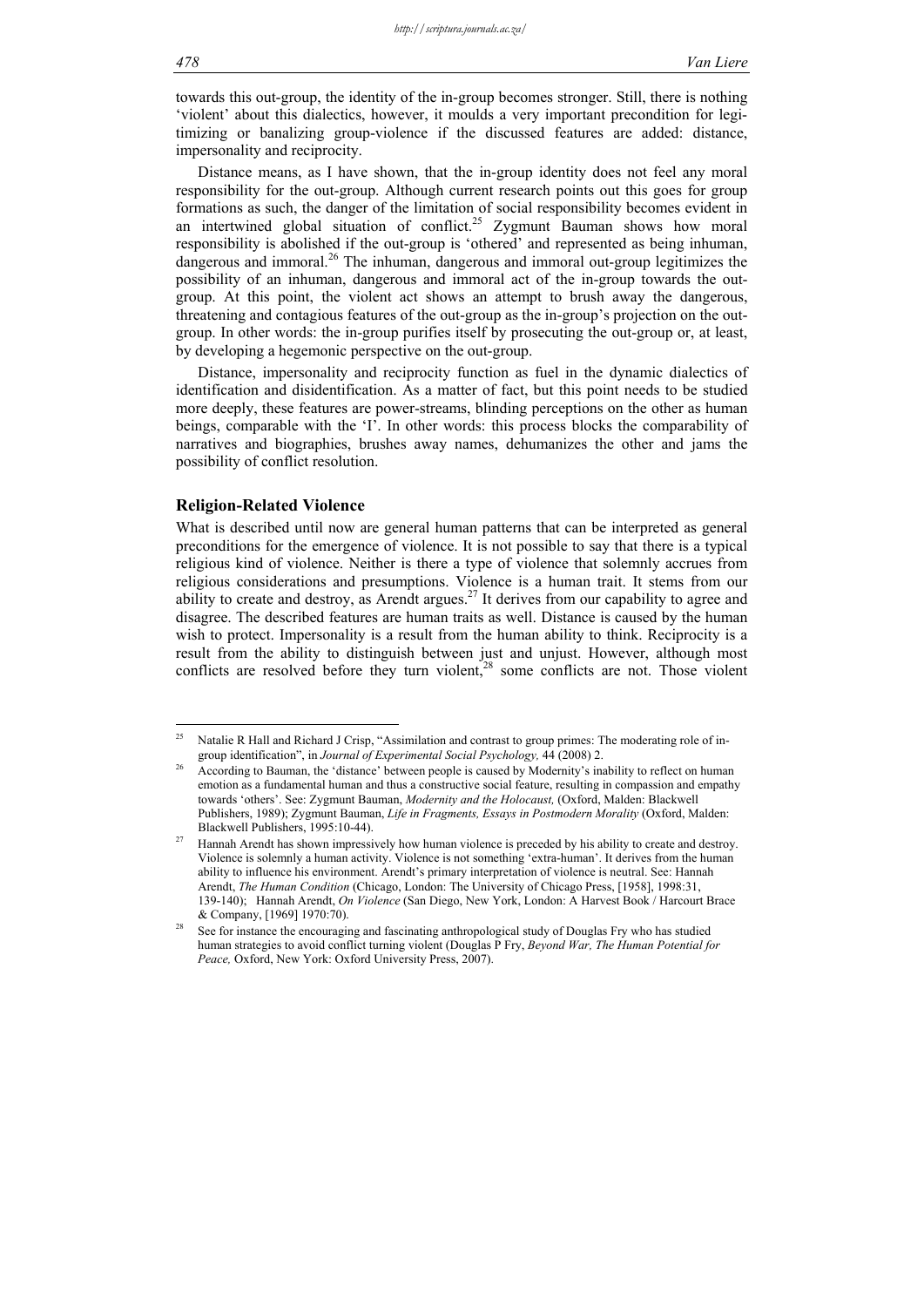conflicts generally show patterns comparable with what is just described. Sometimes religion is involved.

The question about religion-related violence is whether religion does or does not encourage human processes leading to violence? Religion did not invent violence, but if we speak about religion-related violence we speak about the specific function of religion in stimulating, encouraging or conserving human conflict-attitudes to remain unresolved and thus becoming violent. In other words: religion can be responsible for the contextualization of human conflict in such a way that the conflict remains unresolved. The religious context entails sacred texts, rituals or traditions through which the other can be distanced (as unbeliever, heretic or 'non-'). Religious resources thus may provide a human conflict with tools to create a distance between 'them' and 'us', to typify 'them' not only as our enemies but also as the enemies of 'our faith'. Exactly these possibilities of 'othering', that are inherent to religious traditions are due to the observation of some researchers that religion can enhance the violence of a conflict, but seldom initiates a conflict.<sup>29</sup> Religion may thus function as a magnifier and intensifier of human conflict.

I see two ways in which religion can be involved in this process:

- 1. Religion can legitimize violence through contextualization. Through religious symbolism, texts, rituals or traditions, conflict can be given a religious meaning, perpetrators can be 'pardoned' and victims be 'blamed'. This way, the conflict may be conserved, hardened, and the violence neglected or trivalized through religious language. For instance: rape is not typically religious. However, if the perpetrator is pardoned or the victim is discouraged to initiate a juridical process to prosecute the rapist because of religion-based hierarchical perceptions on male and female, the violent act becomes religion-related violence.
- 2. Religion can initiate potential violent conflict through complicating and the (theological) framing of human differences. In this case, religion does not conserve existing violent conflict but initiates it through a tradition of perception. For instance: through religious education, perceptions on the otherness of the other are integrated into the perception of the world, explaining the things that go wrong as the result of 'the other's actions' or 'the actions of evil'. The perception of the evil mind of the other is the twisted identification of the in-group with the 'good' or 'just'. This logic goes not only for violence towards an out-group but also towards 'dissidents' within the in-group, as extensive research has shown.<sup>3</sup>

However, if religion can trigger, fuel up, contextualize or conserve violent conflict, can it prevent or transform violent conflict as well? The answer seems positive. Religion can end violent conflict through the same process of contextualization I just referred to in a negative context. If religion has become part of the problem or if religion has triggered violence, it must become part of the solution as well. Attempts to develop religiieon-based conflict resolution perspectives and programmes, based on – for instance – religious authority<sup>31</sup>,

 $29$ 29 Jonathan Fox, "The Rise of Religious Nationalism and Conflict: Ethnic Conflict and Revolutionary Wars,

<sup>1945-2001&</sup>quot; in *Journal of Peace Research*, 41, 6, 2004:715-731).<br>See among others: Christopher G Ellison and John P Bartowski, "Religion and the Legitimation of Violence: Conservative Protestantism and Corporal Punishment", in Jenefir Turpin and Lester R Kurtz, *The Web of* 

Violence, From Interpersonal to Global (Urbana and Chicago: University of Illinois Press, 1997:45-69).<br>See: David Little (ed.), Peacemakers in Action, Profiles of Religion in Conflict Resolution (Cambridge, New York: Cambridge University Press and Tanenbaum Center for Interreligious Understanding, 2007); Douglas Johnston and Brian Cox, *Faith-Based Diplomacy, Trumping Realpolitik* (Oxford etc.: Oxford University Press, 2003).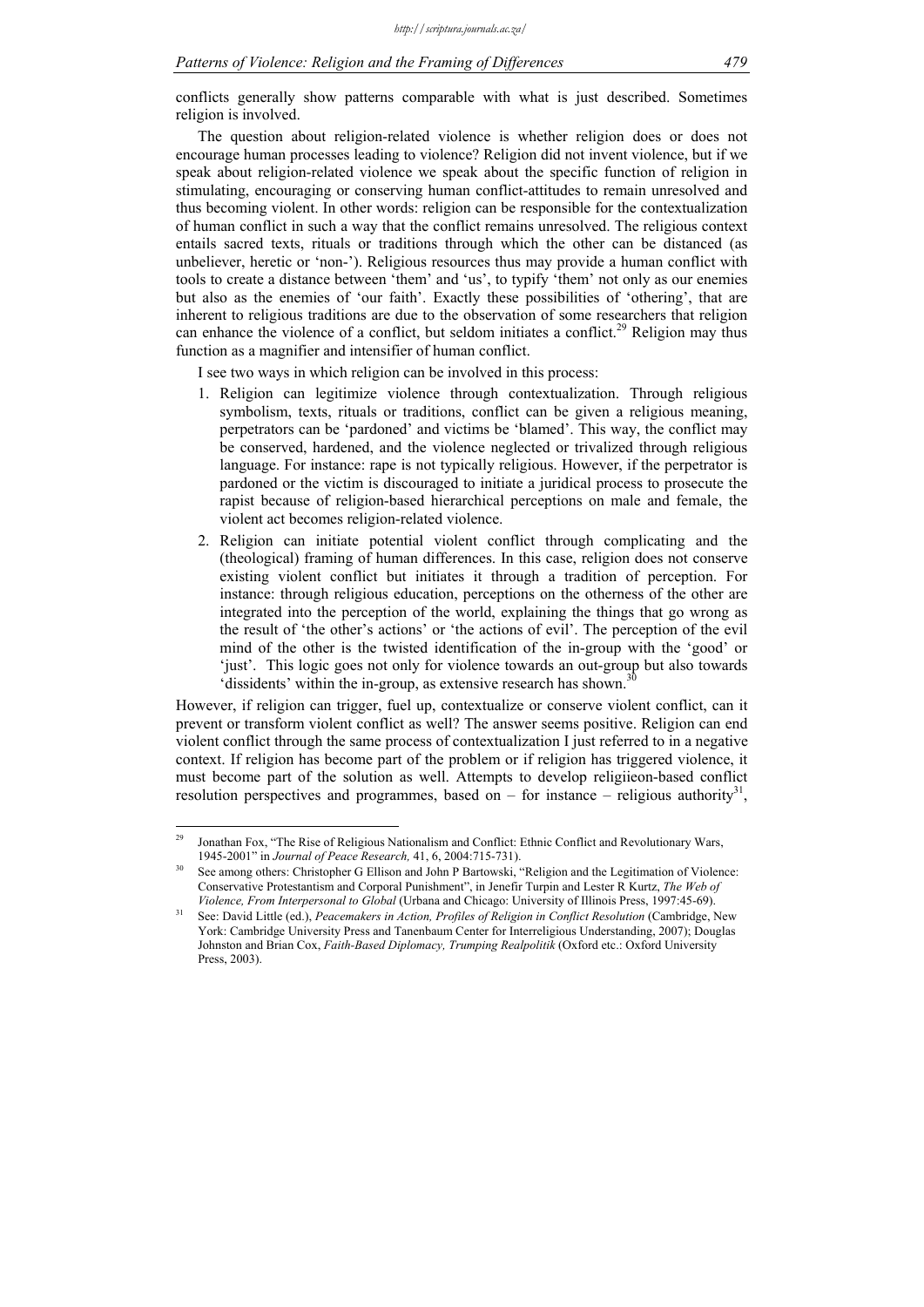religious anthropology<sup>32</sup> or core religious doctrine,<sup>33</sup> have been developed but need more reflection. The central topics that need to be addressed is whether people can 'give' and 'receive' each other or the other as a different human being; whether people can 'let go' religious claims on the other; and whether 'we' can live without judging each others (imagined or assumed) identities.

In her newest book, Judith Butler writes: "The critique of violence must begin with the question of the representability of life itself: what allows a life to become visible in its precariousness and its need for shelter, and what is it that keeps us from seeing or understanding certain lives in this way?" According to Butler, the perception of the value of a life cannot be without "certain embedded evaluative structures".<sup>34</sup> Cannot religion develop such a structure? Has not religion done so already, delivering the fuel as well as the cure for violent conflict? Butlers question can be considered as a challenge to the anthropology of different religions. She asks how a single human life can escape its religious, economic, political categorization, how distance can be abolished in order to see the 'her' and 'him' as comparable with the 'I', how the other can transform from a substitute into a specific human being with a name and a biography. Most religious traditions do have doctrinal or ritual recourses that stress the dignity and interrelatedness of all human beings.<sup>35</sup> Religion has the power, as Lloyd Steffan states, to warm the cold universe up and make it a home.<sup>36</sup> The challenge is how to make a home with open windows and an always open door for all human beings simply because 'they are'. Thinking about human beings from this perspective has the power to vanish the cycle of vengeance and to create room for mourning and forgiveness. It has the power to bridge the distance between us and them without brushing away fundamental differences.

More reflection on this subject is needed and might be achieved if religious traditions:

- *acknowledge* their potentials to encourage conflicts becoming violent (reflection on religious projections in history, traditions, texts and doctrines);
- *reflect* upon religious themes responsible for the creation of social division, distance towards 'the others' (duality of good and evil, perspectives on divine punishment, personal responsibility for unexplained suffering, perceptions of out-groups as inhuman or less human etc.);
- *develop* positive contextualization of violent conflict (a perspective on Jesus' cross as a reflection of mimetic violence, suffering as grasping, jihad as inner strive towards purity and justice);

1

<sup>32</sup> See: Marc Gopin, "World Religions, Violence, and Myths of Peace in International Relations", in Gerrie ter Haar and James J Busutill (eds.), *Bridge or Barrier, Religion, Violence and Visions for Peace* (Leiden, Boston: Brill, 2005:35-57; Rabbi Dr Marc Gopin, "Judaism, The Limits of War, and Conflict Resolution", in JI Coffey and Charles T Mathewes, (eds.), *Religion, Law and the Role of Force, A Study of Their Influence on* 

*Conflict and Conflict Resolution* (Ardsley: Transnational Publishers, 2002:7-23). 33 See my attempt in: Lucien van Liere, *Geweld, genade en oordeel, Een beschouwing van de verhouding tussen subject en object in de christologie van Karl Barth, vergeleken met de kritische theorie van Hannah Arendt en* 

*Butler, Frames of War,* (51). <br>See: Marc Gopin, "World Religions, Violence, and Myths of Peace in International Relations", in Gerrie ter Haar and James J Busuttil (eds.), *Bridge or Barrier, Religion, Violence and Visions for Peace*, International Studies in Religion and Society, Vol. 1 (Leiden, Boston: Brill, 2005:43-48).

Studies in Religion and Society, Vol. 1 (Leiden, Boston: Brill, 2005:43-48). 36 Lloyd Steffan, *Holy War, Just War, Exploring the Moral Meanings of Religious Violence* (Lanham, Boulder etc.: Rowman & Littlefield Publ. 2007:14).